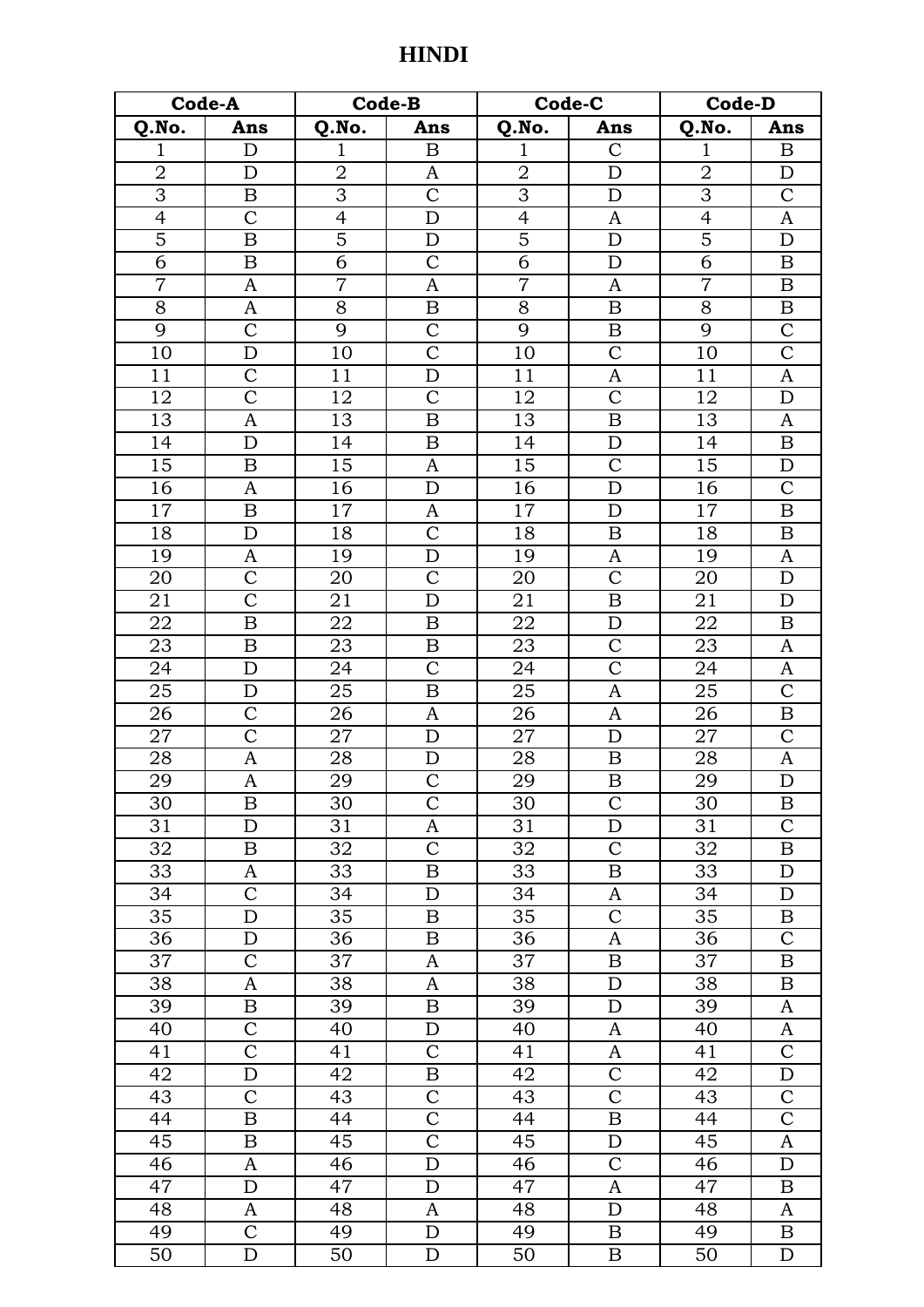| Code-A          |                         | <b>Code-B</b>    |                           | Code-C          |                       | <b>Code-D</b>    |                         |
|-----------------|-------------------------|------------------|---------------------------|-----------------|-----------------------|------------------|-------------------------|
| Q.No.           | Ans                     | Q.No.            | Ans                       | Q.No.           | Ans                   | Q.No.            | Ans                     |
| 51              | $\mathcal{C}$           | 51               | A                         | 51              | $\, {\bf B}$          | 51               | A                       |
| $\overline{52}$ | D                       | $\overline{52}$  | $\, {\bf B}$              | $\overline{52}$ | $\overline{C}$        | $\overline{52}$  | $\overline{\mathsf{C}}$ |
| 53              | $\boldsymbol{B}$        | 53               | $\boldsymbol{B}$          | 53              | $\overline{C}$        | 53               | $\overline{C}$          |
| 54              | B                       | 54               | $\mathbf C$               | 54              | A                     | 54               | $\, {\bf B}$            |
| 55              | $\overline{C}$          | 55               | A                         | 55              | $\mathbf D$           | 55               | B                       |
| 56              | $\overline{B}$          | $\overline{56}$  | $\overline{C}$            | $\overline{56}$ | $\mathbf{A}$          | $\overline{56}$  | $\mathbf D$             |
| 57              | A                       | 57               | $\, {\bf B}$              | 57              | $\, {\bf B}$          | 57               | $\mathbf D$             |
| 58              | $\mathbf D$             | 58               | $\mathbf D$               | 58              | $\mathbf D$           | 58               | $\mathcal{C}$           |
| 59              | $\mathbf D$             | 59               | $\mathcal{C}$             | 59              | $\mathcal{C}$         | 59               | $\overline{C}$          |
| 60              | $\mathsf{C}$            | 60               | $\mathbf D$               | 60              | $\, {\bf B}$          | 60               | A                       |
| 61              | $\overline{\text{C}}$   | 61               | $\mathbf D$               | 61              | B                     | 61               | $\mathbf{A}$            |
| 62              | A                       | 62               | $\boldsymbol{B}$          | 62              | A                     | 62               | $\boldsymbol{B}$        |
| 63              | $\overline{\text{C}}$   | 63               | A                         | $\overline{63}$ | $\mathbf D$           | 63               | $\mathbf D$             |
| 64              | B                       | 64               | $\overline{\text{C}}$     | 64              | D                     | 64               | B                       |
| 65              | D                       | 65               | $\, {\bf B}$              | 65              | $\boldsymbol{B}$      | 65               | A                       |
| 66              | $\boldsymbol{B}$        | $\overline{66}$  | ${\bf D}$                 | 66              | A                     | 66               | $\overline{C}$          |
| 67              | B                       | 67               | $\overline{C}$            | 67              | A                     | 67               | $\mathbf D$             |
| 68              | $\mathbf{A}$            | 68               | $\overline{\text{C}}$     | 68              | $\overline{C}$        | 68               | $\mathbf D$             |
| 69              | $\mathbf{A}$            | 69               | A                         | 69              | $\, {\bf B}$          | 69               | $\mathcal{C}$           |
| 70              | $\overline{B}$          | 70               | A                         | 70              | $\overline{\text{C}}$ | 70               | $\boldsymbol{A}$        |
| $\overline{71}$ | $\mathbf D$             | $\overline{71}$  | $\mathbf D$               | 71              | $\mathbf{A}$          | $\overline{71}$  | $\, {\bf B}$            |
| 72              | $\mathcal{C}$           | 72               | $\boldsymbol{B}$          | 72              | $\mathbf D$           | 72               | $\mathbf C$             |
| 73              | B                       | 73               | B                         | 73              | B                     | 73               | $\overline{C}$          |
| 74              | $\overline{\text{C}}$   | 74               | $\overline{C}$            | 74              | $\overline{C}$        | 74               | ${\rm D}$               |
| $\overline{75}$ | $\overline{\text{C}}$   | $\overline{75}$  | $\mathbf D$               | 75              | $\overline{B}$        | 75               | $\overline{\mathsf{C}}$ |
| 76              | $\overline{\text{C}}$   | 76               | $\mathcal{C}$             | 76              | $\mathbf D$           | 76               | $\boldsymbol{B}$        |
| 77              | $\mathbf D$             | 77               | $\, {\bf B}$              | 77              | $\mathbf D$           | 77               | $\boldsymbol{B}$        |
| 78              | D                       | 78               | A                         | 78              | B                     | 78               | A                       |
| 79              | $\boldsymbol{A}$        | 79               | $\overline{C}$            | 79              | $\overline{C}$        | 79               | $\overline{D}$          |
| 80              | D                       | 80               | A                         | 80              | B                     | 80               | A                       |
| 81              | D                       | 81               | B                         | 81              | B                     | 81               | $\mathsf{C}$            |
| 82              | A                       | 82               | $\mathbf D$               | 82              | A                     | 82               | $\mathbf D$             |
| 83              | B                       | 83               | D                         | 83              | A                     | 83               | $\overline{C}$          |
| 84              | B                       | 84               | A                         | 84              | $\mathcal{C}$         | 84               | $\mathbf D$             |
| 85              | $\mathcal{C}$           | 85               | A                         | 85              | $\mathbf D$           | $\overline{8}5$  | B                       |
| 86              | A                       | 86               | $\mathcal{C}$             | 86              | $\mathcal{C}$         | 86               | B                       |
| 87              | $\overline{\mathsf{C}}$ | 87               | $\overline{\text{C}}$     | $\overline{87}$ | $\overline{\text{C}}$ | 87               | $\overline{\mathsf{C}}$ |
| 88              | B                       | 88               | $\, {\bf B}$              | 88              | $\boldsymbol{\rm{A}}$ | 88               | $\boldsymbol{B}$        |
| 89              | $\mathbf D$             | 89               | $\mathbf D$               | 89              | $\mathbf D$           | 89               | A                       |
| 90              | $\overline{C}$          | 90               | $\overline{C}$            | 90              | B                     | 90               | $\mathbf D$             |
| 91              | D                       | 91               | A                         | 91              | A                     | 91               | $\mathbf D$             |
| 92              | $\mathbf D$             | 92               | ${\bf D}$                 | 92              | $\boldsymbol{B}$      | 92               | $\overline{C}$          |
| 93              | B                       | 93               | $\boldsymbol{B}$          | 93              | $\mathbf D$           | 93               | $\overline{C}$          |
| 94              | A                       | 94               | $\boldsymbol{\mathrm{B}}$ | 94              | A                     | 94               | A                       |
| 95              | $\mathcal{C}$           | 95               | B                         | 95              | $\mathcal{C}$         | 95               | $\mathsf{C}$            |
| 96              | B                       | 96               | $\overline{\text{C}}$     | 96              | $\overline{C}$        | 96               | $\boldsymbol{B}$        |
| $\overline{97}$ | D                       | 97               | $\overline{\mathrm{C}}$   | 97              | $\, {\bf B}$          | 97               | $\mathbf D$             |
| 98              | $\mathbf C$             | 98               | A                         | 98              | $\boldsymbol{B}$      | 98               | $\boldsymbol{B}$        |
| 99              | $\overline{\text{C}}$   | 99               | $\mathbf D$               | 99              | D                     | 99               | B                       |
| 100             | A                       | $\overline{1}00$ | A                         | 100             | D                     | 100              | A                       |
| 101             | A                       | 101              | $\boldsymbol{B}$          | 101             | $\overline{C}$        | 101              | A                       |
| 102             | $\mathbf D$             | 102              | $\mathbf D$               | 102             | $\overline{C}$        | $\overline{1}02$ | B                       |